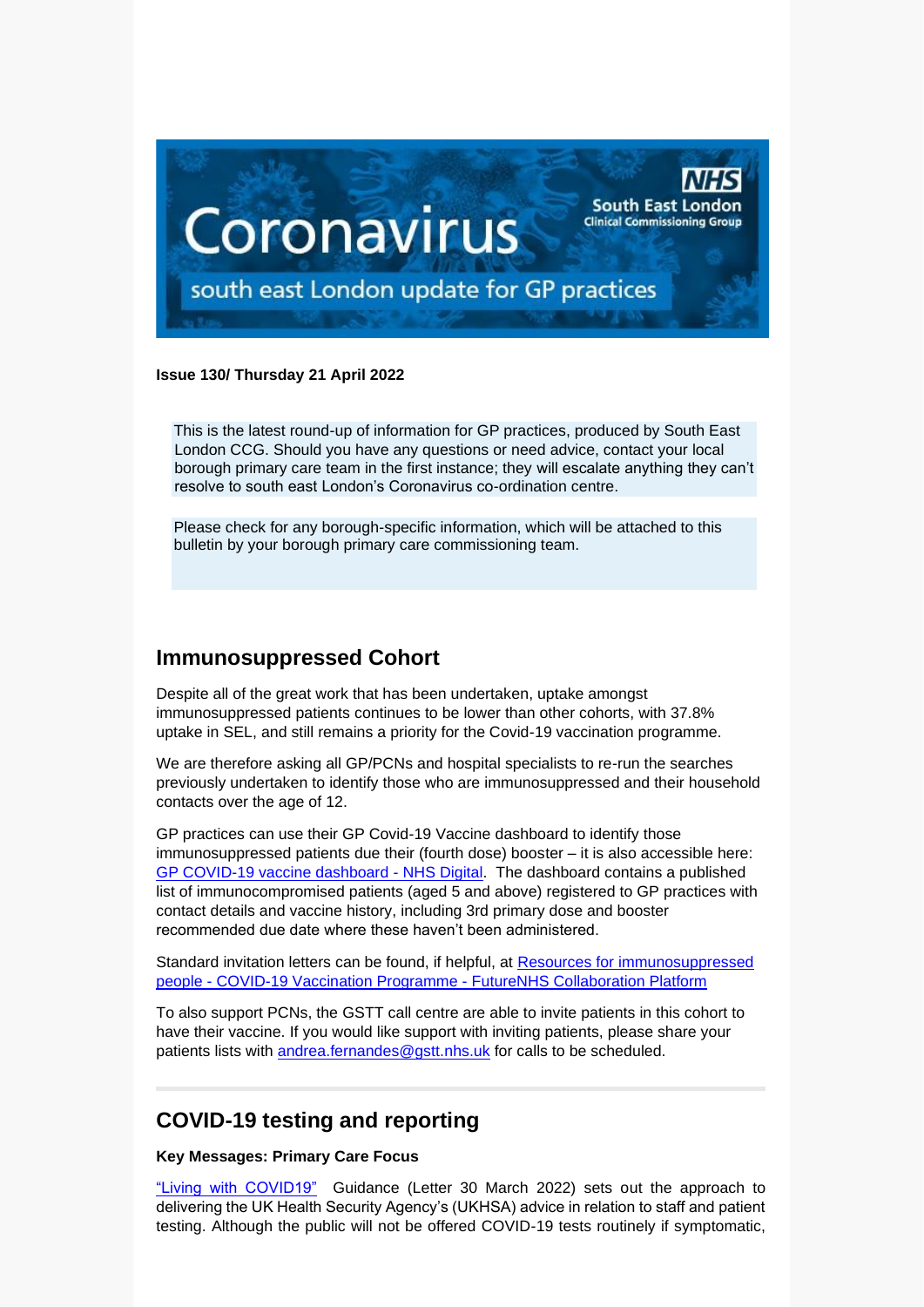there may be some instances where a clinician will want to offer a COVID-19 test as part of a diagnostic pathway.

All incident/outbreak testing should be using PCRs and advised by a local IPC team or following public health advice.

### **Patients**

Planned elective admissions should be tested using LFDs, in advance of admission with tests via the gov.uk portal where they will be asked to confirm that they have a planned upcoming admission. Day cases who are fully vaccinated do not need to test.

Community or primary care patients requiring a test by a clinician to support clinical decisions during their care and treatment pathway should be offered a lateral flow device (LFD) test as part of their usual diagnostic pathway. Patients should be directed to the gov.uk website to order their tests, where they will be asked to confirm that their clinician has requested this and report via the same portal.

Patients eligible for COVID-19 treatments through a COVID Medicines Delivery Unit (CMDU) (nMAB/Antiviral treatments) will now need to use an LFD Test, which will be supplied to them by UKHSA, for use at home if they have symptoms of COVID-19.

A small proportion of patients testing positive who haven't been automatically contacted by a CMDU for assessment and treatment may need to be referred by GP practices and 111.

You can refer potentially eligible patients if they have tested positive via a PCR test or any LFD test. You can refer patients to the local CMDU using the electronic Referral Service (eRS) or the locally agreed alternative if applicable.

NOTE: One of the treatment options – nirmatrelvir+ritonavir (Paxlovid) – has multiple potential drug interactions so inclusion of the patient's medications in the referral is vital.

#### **Staff**

Asymptomatic NHS patient facing staff should continue to test twice weekly, with kits via gov.uk portal. All Symptomatic NHS staff should test themselves using LFDs. Staff who test positive should continue to follow the current return to work guidance – Testing neg x 2 occasions (24 hours apart) post 5 days.

Staff who are household contacts of a positive COVID-19 case and are asymptomatic can return to work but continue to test twice weekly. They will no longer be required to have a PCR test to return to work but should discuss working arrangements with their line manager as it can take up to 10 days for your infection to develop, during which it is possible to pass on COVID-19 to others, even if you have no symptoms.

Staff should undertake COVID-19 tests on an ad hoc basis if instructed by their employer or director of public health in specific circumstances. Staff will be notified via their line management structure if this applies to them.

#### **ASC and Supportive Living and Care Homes:**

Most visitors will no longer be required to take a test. Only visitors providing personal care should test before visiting but not more than twice a week. NHS staff in care homes should provide evidence of a negative testing within last 72 hours. Other visiting professionals should be tested with tests provided by the care home if they are providing personal care as per the guidance for visitors providing personal care.

Residents admitted from the community, or another care setting should take a PCR test within 72 hours before they are admitted or an LFD if covid positive within the last 90 days. These tests should be provided by the care home.

The Government will continue to provide free symptomatic testing for individuals who live or work in high-risk closed settings, for example in some NHS, Social Care, care homes,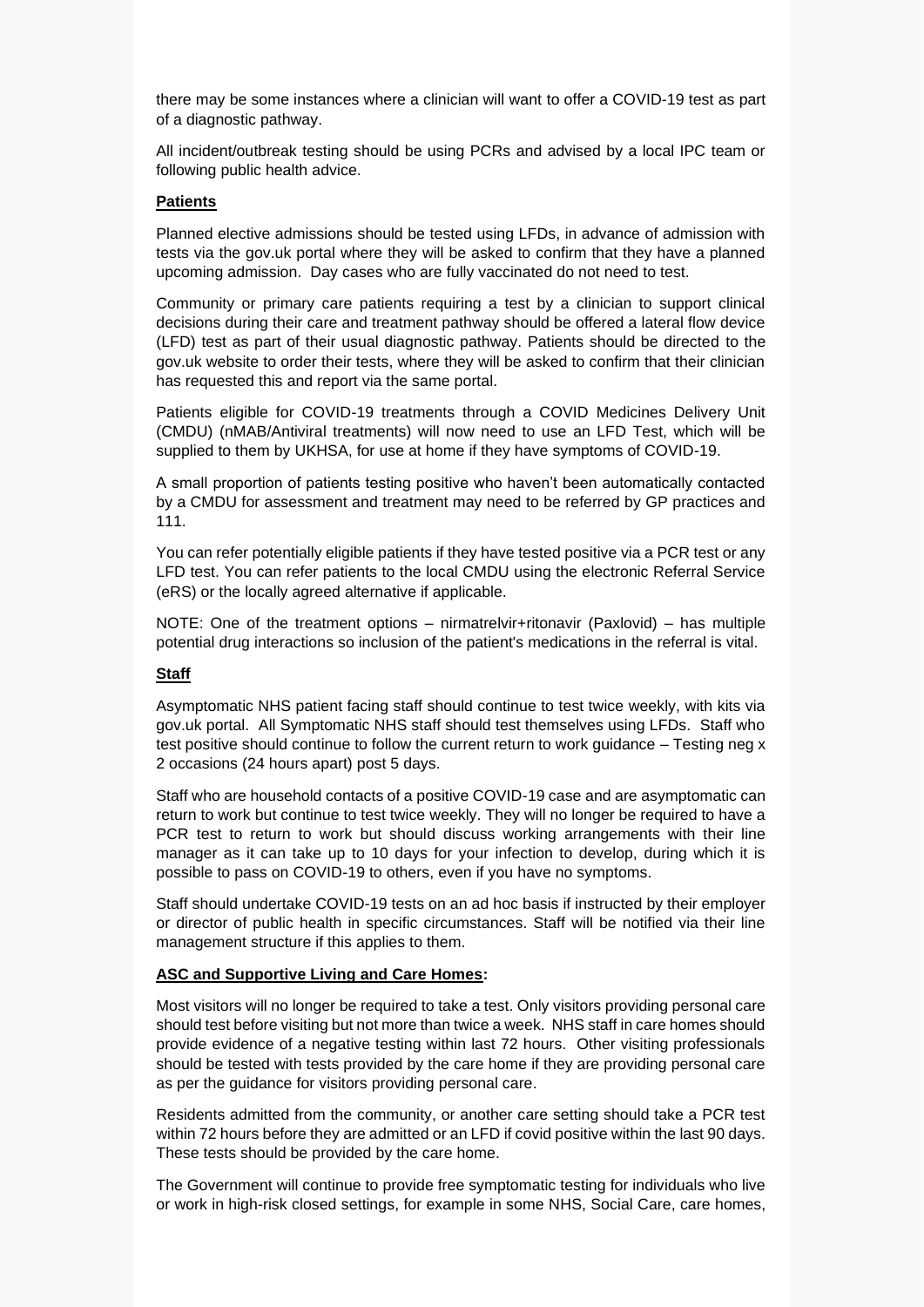supportive living and Prisons (and other Places of Detention) settings where infection needs to be identified quickly to minimise outbreaks.

#### **Lateral Flow Test Kits for NHS Staff on Vaccination Sites:**

Please note that NHS staff should be accessing test kits via the national government website and should be testing and reporting before attending site.

More information on living with Covid-19 can be found on the government website:

[https://www.gov.uk/government/news/government-sets-out-next-steps-for-living-with](https://www.gov.uk/government/news/government-sets-out-next-steps-for-living-with-covid)[covid](https://www.gov.uk/government/news/government-sets-out-next-steps-for-living-with-covid) 

Any testing questions please contact **avril.satchwell@nhs.net Head of SEL CCG Covid** Testing or the wider SEL Testing Team at [selccg.covidtesting@nhs.net](mailto:selccg.covidtesting@nhs.net)

## **GP Updates**

### **Expressions of Interest for developing new PCN Models of Care**

**Due to the spring bank holidays, the deadline for receipt of expressions of interest has been extended to 27 April.**

Further to the presentation given by Dr Philip Wallek at the February Clinical Director's Forum, many of you have expressed an interest in developing your own ideas for new ways of delivering services to your PCN's patient population. SEL CCG are therefore giving an opportunity for 6 PCNs (ideally one from each borough) to bid for up to £20k to pump-prime the development and implementation of new PCN models of care.

The funding could be used to support the following:

- Project mobilisation
- Employment of a project manager
- Backfill for a Clinical Director or PCN Manager

In order to bid for this funding, you will need to complete the [New Models of PCN Care](https://forms.office.com/r/PM4nCmTZCX)  [EOI](https://forms.office.com/r/PM4nCmTZCX) form and submit it by 27 April 2022. Joint applications are permissible.

PCNs that are awarded funding will be expected to complete an evaluation after 6 months and share their experiences and learning at a future Clinical Director's Forum.

Please contact [angela.ezimora-west@nhs.net](mailto:angela.ezimora-west@nhs.net) if you have any queries.

### **PCN Dashboard**

#### **Delays to data onboarding**

We sincerely apologise for the delay in onboarding data for February and March onto the PCN Dashboard, which was unfortunately due to delays in data collection processes outside of our remit.

We are aware that there are a currently number of concerns around the PCN dashboard, particularly in terms of the frequency of when data is added to it, and fully understand the challenges that this is presenting to PCNs. We are working with all of our delivery partners in this space to improve this process wherever possible to minimise the lag between data collection and onboarding onto the PCN Dashboard.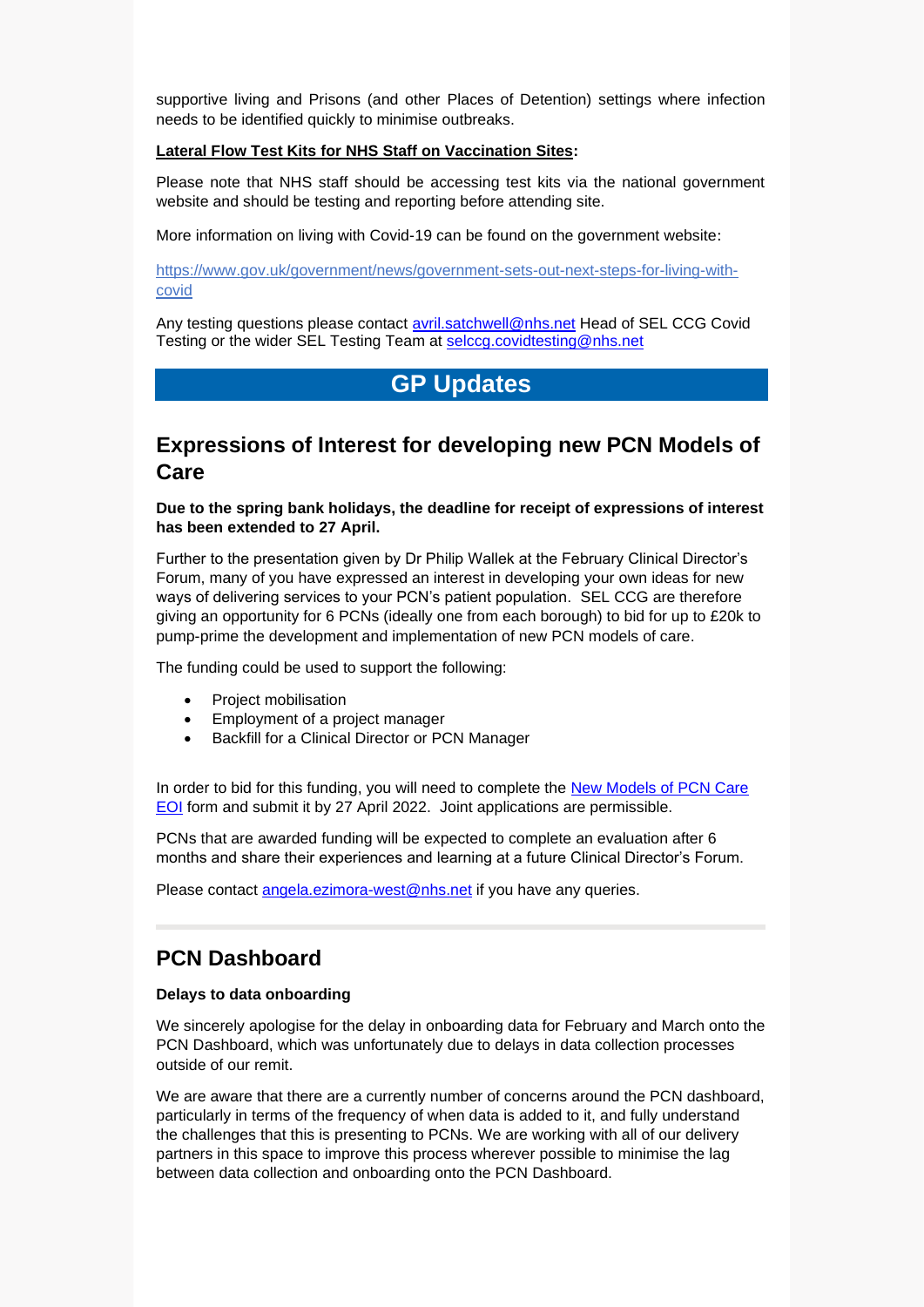The remaining October-21 IIF indicators should also now be available to view on the PCN Dashboard. Further information regarding the split of IIF indicators across the 2021/22 financial year can be found in the [2021/22 IIF Guidance.](https://www.england.nhs.uk/publication/investment-and-impact-fund-2021-22-implementation-guidance/)

#### **Improvements to the Dashboard**

As part of our commitment to improving the user experience and accessibility of the PCN Dashboard, we have been working on implementing a number of improvements over the previous months, based primarily on user feedback. Over the coming weeks, these improvements will "go-live" on the PCN Dashboard, including:

- Removal of old or redundant indicators
- Traffic-light rating systems to visualise performance
- Enhanced visuals
- Changes in colour scheme to enhance user-friendliness
- Refreshing of user guides and instructions on the PCN Dashboard.

We continue to encourage and greatly appreciate any feedback from users of the PCN Dashboard.

#### **IIF Indicators for 2022/23**

The IIF Indicators for 2022/23 will not appear on the PCN Dashboard until data for these indicators has been collected and made available in June 2022. A list of these indicators can be found in the [2022/23 IIF Guidance.](https://www.england.nhs.uk/wp-content/uploads/2022/03/B1357-investment-and-impact-fund-2022-23-updated-guidance-march-2022.pdf)

We will be able to provide a more accurate estimation of when these indicators will be available in the coming months.

As ever, please do not hesitate to get in touch with any issues or queries relating to the PCN Dashboard at the following addresses:

[nhsi.analyticsproductsteam@nhs.net](mailto:nhsi.analyticsproductsteam@nhs.net) - for any issues with access or functionality of the **Dashboard** 

[england.gpcontracts@nhs.net](mailto:england.gpcontracts@nhs.net) – for any general queries relating to the data or the indicators on the Dashboard.

### **Important faecal testing reminder for GPs**

Please be aware that the Faecal Occult Blood (FOB) test has been discontinued and is not available to GPs in Bexley, Greenwich and Lewisham (BGL). It will be removed from the tQuest catalogue to avoid any confusion.

GPs should use the Faecal Haemoglobin (FIT) Quantitative test, which offers improved and more reliable results.

The full list of pathology testing services available can be found here: [Important](https://sel.synlab.co.uk/bgl/important-changes/#test)  Changes - [South East London Pathology Services \(synlab.co.uk\)](https://sel.synlab.co.uk/bgl/important-changes/#test)

Please make sure the correct faecal sample is sent to Viapath. Kits can be ordered from the consumables portal here:<https://sel.synlab.co.uk/bgl/viapath-consumables-portal>

The latest BGL E-brief, containing all the latest news and updates from Viapath for GP practices, can now be found online:<https://sel.synlab.co.uk/bgl/e-briefs>

### **Quality Alerts April**

Please see latest edition of [You said we did.](https://selondonccg.nhs.uk/wp-content/uploads/2022/04/Lessons-Learnt-Quality-You-said-we-did-April-22-Edition.pdf)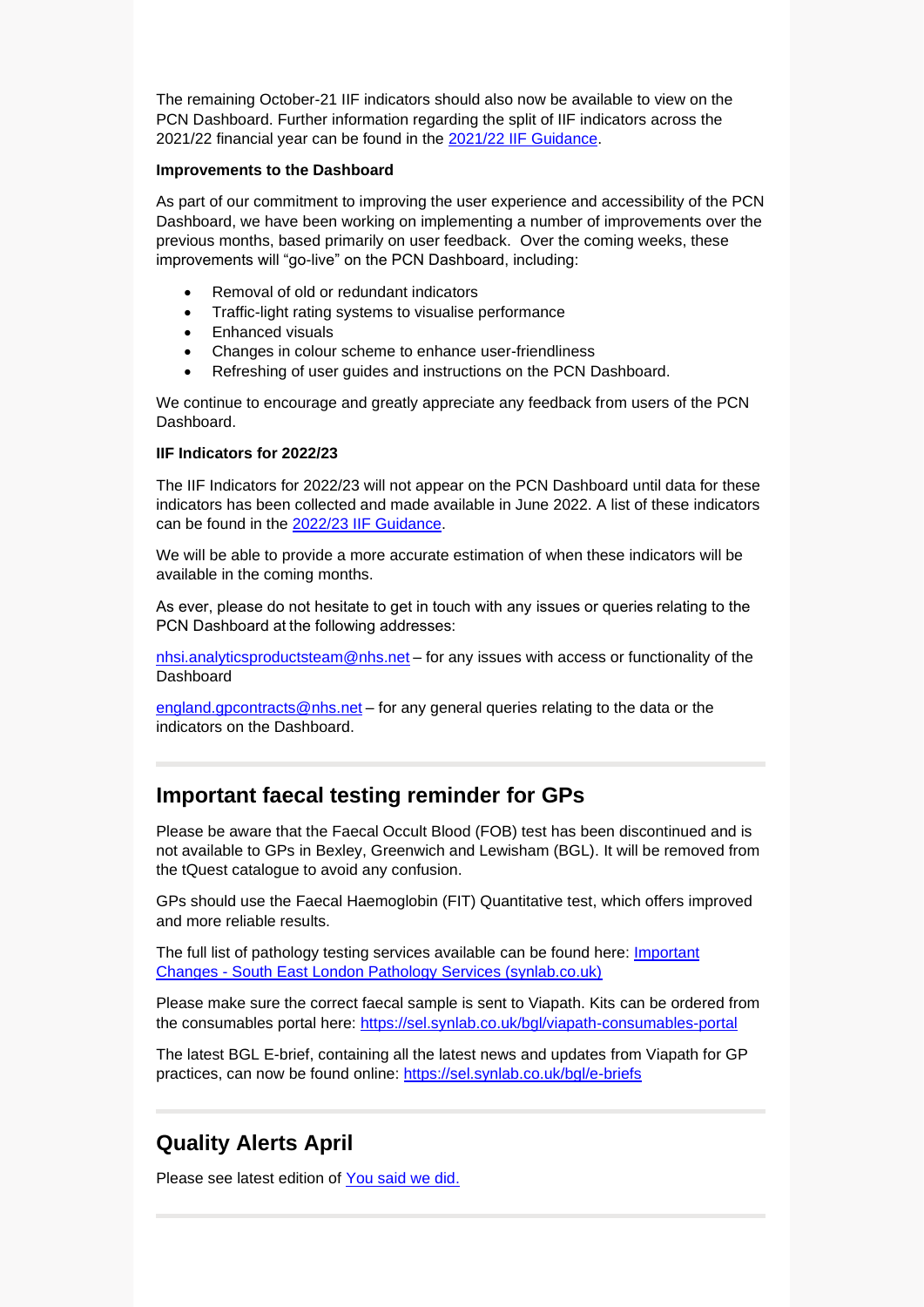# **REMINDER - SEL offers to support Primary Care Sustainability**

- We have published a guide to support [non clinical decarbonisation](https://selondonccg.nhs.uk/wp-content/uploads/2022/03/SEL-ICS-Decarbonising-primary-care-guide.pdf)
- We have purchased 20 places per borough for [sustainability training f](https://sustainablehealthcare.org.uk/courses/introduction-sustainable-healthcare)or GPs
- We have rented an air quality monitor per borough and offered for GPs to host
- We have purchased a number of cycle storage solutions which practices can request [Premium Cyclepods](https://www.cyclepods.co.uk/pod-range/) [Range Overview | Cyclepods](https://www.cyclepods.co.uk/pod-range/) [Ltd](https://www.cyclepods.co.uk/pod-range/)
- We have partnered with Sustrans to support active travel of General Practice staff – working with one PCN per borough and are asking for expressions of interest. Please see the [attached EOI form f](https://selondonccg.nhs.uk/wp-content/uploads/2022/04/Active-Travel-EOI-for-Sustrans-Work-FINAL.docx)or more information.

Express interest for any of the above via [sel.netzero@nhs.net](mailto:sel.netzero@nhs.net)

### **Cancer updates**

### **South East London Cancer Alliance**

Please find below a link to the latest version of the update, which also includes FAQs for primary care on cancer services in south east London to support GPs and patients during the pandemic. [Cancer updates for GPs 22](https://selondonccg.nhs.uk/wp-content/uploads/2022/03/SEL-Cancer-Updates-FAQs-for-Primary-Care-23-Mar-2022.pdf) March 2022.

### **Seminars, events, webinars and e-learning**

### **Head and Neck Cancer - GSTT seminar for primary care clinicians**

Mr Ricard Simo, Clinical Lead in Head and Neck Surgery, is hosting a webinar for GPs regarding head and neck cancer.

• **Friday 22 April 2022 - 13.30 to 14.30**

This talk counts for one CPD point and a certificate of attendance will be sent to you. Book via the [link.](https://www.eventbrite.co.uk/e/head-and-neck-cancer-seminar-for-primary-care-clinicians-tickets-297940938367)

### **Webinar - What Primary Care needs to know about PIFU – demystifying the concept**

PIFU gives patients and their carers the flexibility to arrange their follow-up appointments when they need them, replacing a fixed follow-up date by their clinician. This NHS England webinar will give an overview of PIFU, clinical and patient perspectives and the involvement of shared decision making for patients on PIFU pathways.

**Tuesday 26th April, 12:30pm – 13:30pm** via MS Teams. Access the webinar by clicking [this link.](https://teams.microsoft.com/dl/launcher/launcher.html?url=%2F_%23%2Fl%2Fmeetup-join%2F19%3Ameeting_YzliOTNjNzctODdjZi00ZTYwLTgwZGYtNThkOTljMDBmNjE0%40thread.v2%2F0%3Fcontext%3D%257b%2522Tid%2522%253a%252203159e92-72c6-4b23-a64a-af50e790adbf%2522%252c%2522Oid%2522%253a%25226cb031a5-a987-4901-bff8-79574d5911e0%2522%257d%26anon%3Dtrue&type=meetup-join&deeplinkId=f90e0ad2-52aa-4a25-9dc4-24910516fca2&directDl=true&msLaunch=true&enableMobilePage=true&suppressPrompt=true)

### **Free study day - Motivational Interviewing for PIFU**

**Is Motivational Interviewing for me? I**nteractive study day for London clinicians wanting to implement shared decision making.

 $28<sup>th</sup>$  or  $29<sup>th</sup>$  April  $9.00 - 16.00$ . More information and how to register [here.](https://selondonccg.nhs.uk/wp-content/uploads/2022/04/EtAL-SDM-Flyer-28-29-April.pdf)